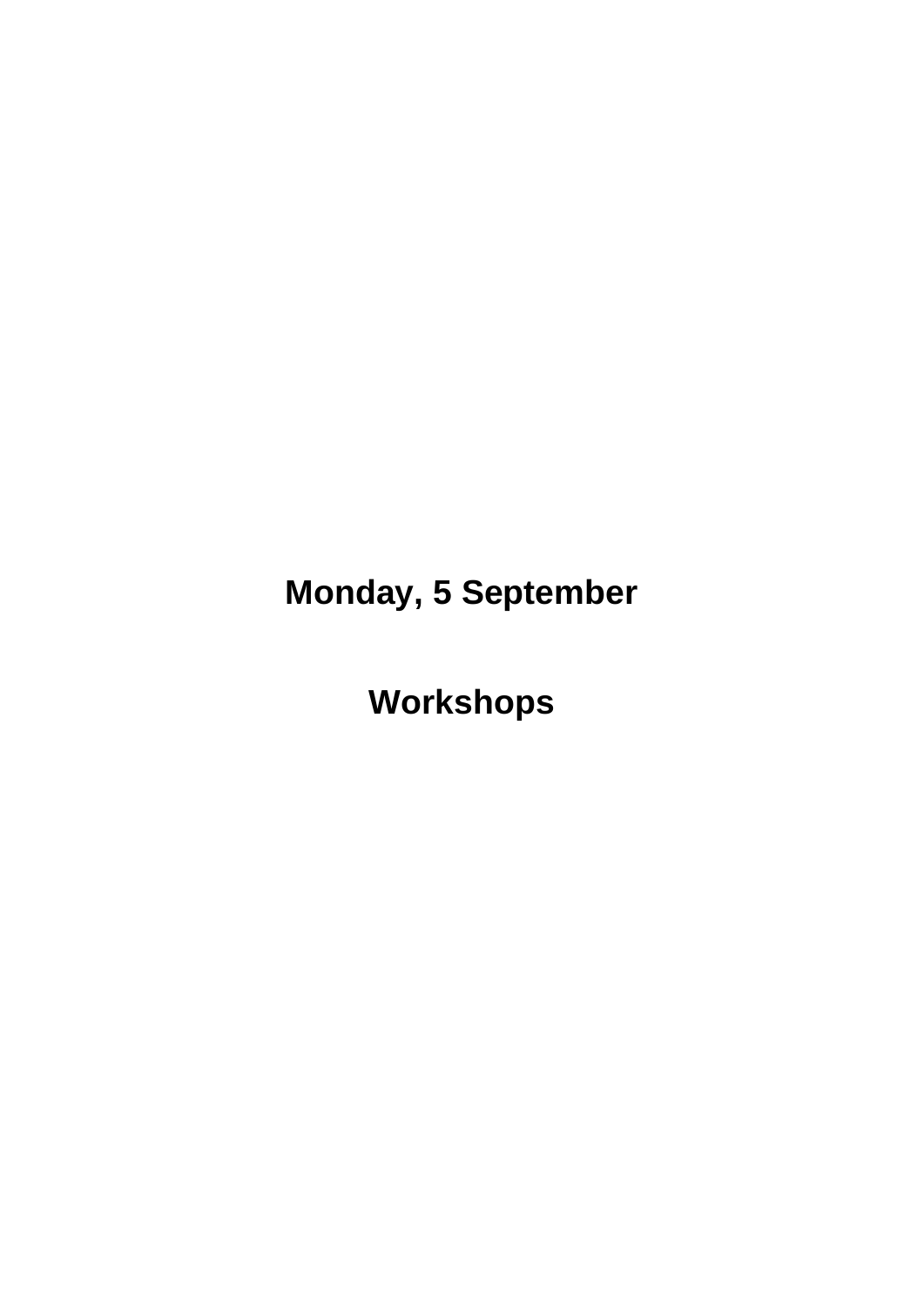|                    | Date: Monday, 05/Sept/2022                                                                                                         |                                                                                                                                                     |                                                                                                                                                                                         |                                                                                                                                          |                                                                                                                                        |                                                                                                                                                             |                                                                                                                                       |  |  |
|--------------------|------------------------------------------------------------------------------------------------------------------------------------|-----------------------------------------------------------------------------------------------------------------------------------------------------|-----------------------------------------------------------------------------------------------------------------------------------------------------------------------------------------|------------------------------------------------------------------------------------------------------------------------------------------|----------------------------------------------------------------------------------------------------------------------------------------|-------------------------------------------------------------------------------------------------------------------------------------------------------------|---------------------------------------------------------------------------------------------------------------------------------------|--|--|
| 9:00am<br>10:40am  | <b>WS-01A:</b><br><b>Automotive</b><br><b>EMC</b><br>Location: G1<br>Chair: Marco<br><b>KLINGLER</b>                               | WS-04A: You<br>had me at<br>"Reverb"!<br>Location: ${\bf G2}$<br>Chair: Vasiliki<br>Gkatsi                                                          | <b>WS-06A:</b><br><b>Innovative</b><br><b>Wireless Test</b><br><b>Methodologies</b><br>for 5G NR and<br>mmWave<br><b>Applications</b><br>Location: G3<br>Chair: Janet<br>O'Neil         | <b>WS-07A: EMC</b><br>aspects of<br>electrification<br>of the society<br>Location: <b>J1</b><br>Chair: Urban<br>Lundgren                 | WS-09: The art of<br>filter design in<br><b>EMC</b><br>Location: <b>J2</b><br>Chair: Heinz Zenkner                                     | <b>WS-11: ANSI</b><br>C63.25.3 EMC<br><b>Test Site</b><br>Validation in<br>18 to 40 GHz<br>Location: $R5$<br>Chair: <b>Åsa</b><br>Larsbo                    |                                                                                                                                       |  |  |
| 10:40am            | F-01A: Coffe break<br>Location: Exhibition Area                                                                                    |                                                                                                                                                     |                                                                                                                                                                                         |                                                                                                                                          |                                                                                                                                        |                                                                                                                                                             |                                                                                                                                       |  |  |
| 11:10am            |                                                                                                                                    |                                                                                                                                                     |                                                                                                                                                                                         |                                                                                                                                          |                                                                                                                                        |                                                                                                                                                             |                                                                                                                                       |  |  |
| 11:10am<br>12:50pm | <b>WS-01B:</b><br><b>Automotive</b><br>EMC<br>Location: G1<br>Chair: Marco<br><b>KLINGLER</b>                                      | WS-04B: You<br>had me at<br>"Reverb"!<br>Location: G2<br>Chair: Vasiliki<br>Gkatsi                                                                  | <b>WS-06B:</b><br><b>Innovative</b><br><b>Wireless Test</b><br><b>Methodologies</b><br>for 5G NR and<br>mmWave<br><b>Applications</b><br>Location: ${\bf G3}$<br>Chair: Janet<br>O'Neil | <b>WS-07B: EMC</b><br>aspects of<br>electrification<br>of the society<br>Location: <b>J1</b><br>Chair: Urban<br>Lundgren                 | WS-10A: Why are<br>radiated<br>emission/immunity<br><b>EMC tests so</b><br>tricky?<br>Location: J2<br>Chair: Diethard<br>Hansen        | <b>WS-12:</b><br><b>Development</b><br>of a GB-<br>Ethernet<br><b>Interface</b><br>under EMC<br><b>Aspects</b><br>Location: $R5$<br>Chair: Heinz<br>Zenkner | WS-14: Spread<br>Spectrum<br><b>Clocking (SSC)</b><br>to overcome<br><b>EMI issues</b><br>Location: R6<br>Chair: Bernd<br>Deutschmann |  |  |
| 12:50pm            | L-01: Lunch break                                                                                                                  |                                                                                                                                                     |                                                                                                                                                                                         |                                                                                                                                          |                                                                                                                                        |                                                                                                                                                             |                                                                                                                                       |  |  |
| 2:00pm             | Location: Restaurant Area                                                                                                          |                                                                                                                                                     |                                                                                                                                                                                         |                                                                                                                                          |                                                                                                                                        |                                                                                                                                                             |                                                                                                                                       |  |  |
| 2:00pm             | <b>WS-02:</b><br><b>Measurements</b>                                                                                               | WS-04C: You<br>had me at                                                                                                                            | <b>WS-06C:</b><br><b>Innovative</b>                                                                                                                                                     | <b>WS-08A: LF</b><br><b>EMC</b> in power                                                                                                 | WS-10B: Why are<br>radiated                                                                                                            | <b>WS-13A: EMC</b><br>simulation                                                                                                                            | WS-15A: Risk-<br>based EMC                                                                                                            |  |  |
| 3:40 <sub>pm</sub> | on High Power<br>Charging -<br><b>Fast charging</b><br>equipment for<br>e-Cars<br>Location: ${\bf G1}$<br>Chair: Werner<br>Grommes | "Reverb"!<br>Location: G2<br>Chair: Vasiliki<br>Gkatsi                                                                                              | <b>Wireless Test</b><br><b>Methodologies</b><br>for 5G NR and<br>mmWave<br><b>Applications</b><br>Location: ${\bf G3}$<br>Chair: Janet<br>O'Neil                                        | grid and<br>transportation<br>systems<br>Location: <b>J1</b><br>Chair: Francinei<br>L Vieira                                             | emission/immunity<br><b>EMC tests so</b><br>tricky?<br>Location: J2<br>Chair: Diethard<br>Hansen                                       | workflow for<br>Electrification<br><b>Applications</b><br>Location: $R5$<br>Chair: Flavio<br>Calvano                                                        | implementation<br>with examples<br>Location: R6<br>Chair: Nandun<br>Senevirathna                                                      |  |  |
| 3:40pm             | F-01B: Coffe break<br><b>Location: Exhibition Area</b>                                                                             |                                                                                                                                                     |                                                                                                                                                                                         |                                                                                                                                          |                                                                                                                                        |                                                                                                                                                             |                                                                                                                                       |  |  |
| 4:10pm             |                                                                                                                                    |                                                                                                                                                     |                                                                                                                                                                                         |                                                                                                                                          |                                                                                                                                        |                                                                                                                                                             |                                                                                                                                       |  |  |
| 4:10pm<br>5:50pm   | <b>WS-03: EMC</b><br>on humans<br>Location: G1<br>Chair: Jimmy<br>Estenberg                                                        | WS-05: Device WS-06D:<br><b>Measurements</b> Innovative<br>in<br><b>Reverberation</b><br>Chambers<br>Location: G2<br>Chair: Samar<br>Hosseinzadegan | <b>Wireless Test</b><br><b>Methodologies</b><br>for 5G NR and<br>mmWave<br><b>Applications</b><br>Location: G3<br>Chair: Janet<br>O'Neil                                                | <b>WS-08B: LF</b><br><b>EMC</b> in power<br>grid and<br>transportation<br>systems<br>Location: <b>J1</b><br>Chair: Francinei<br>L Vieira | WS-10C: Why are<br>radiated<br>emission/immunity<br><b>EMC tests so</b><br>tricky?<br>Location: J2<br>Chair: Diethard<br><b>Hansen</b> | <b>WS-13B: EMC</b><br>simulation<br>workflow for<br><b>Electrification</b><br><b>Applications</b><br>Location: R5<br>Chair: Flavio<br>Calvano               | <b>WS-15B: Risk-</b><br>based EMC<br>implementation<br>with examples<br>Location: $R6$<br>Chair: Nandun<br><b>Senevirathna</b>        |  |  |
| 6:00pm<br>8:00pm   | <b>ME-01: ISC Meeting</b><br>Location: ${\bf G1}$                                                                                  |                                                                                                                                                     | <b>ME-02: IEEE EMC-Society</b><br><b>Sweden Chapter Meeting</b><br>Location: G2                                                                                                         |                                                                                                                                          | <b>ME-03: IEEE EMC-Society Chapter</b><br><b>Chairs Meeting</b><br>Location: $G3$                                                      |                                                                                                                                                             |                                                                                                                                       |  |  |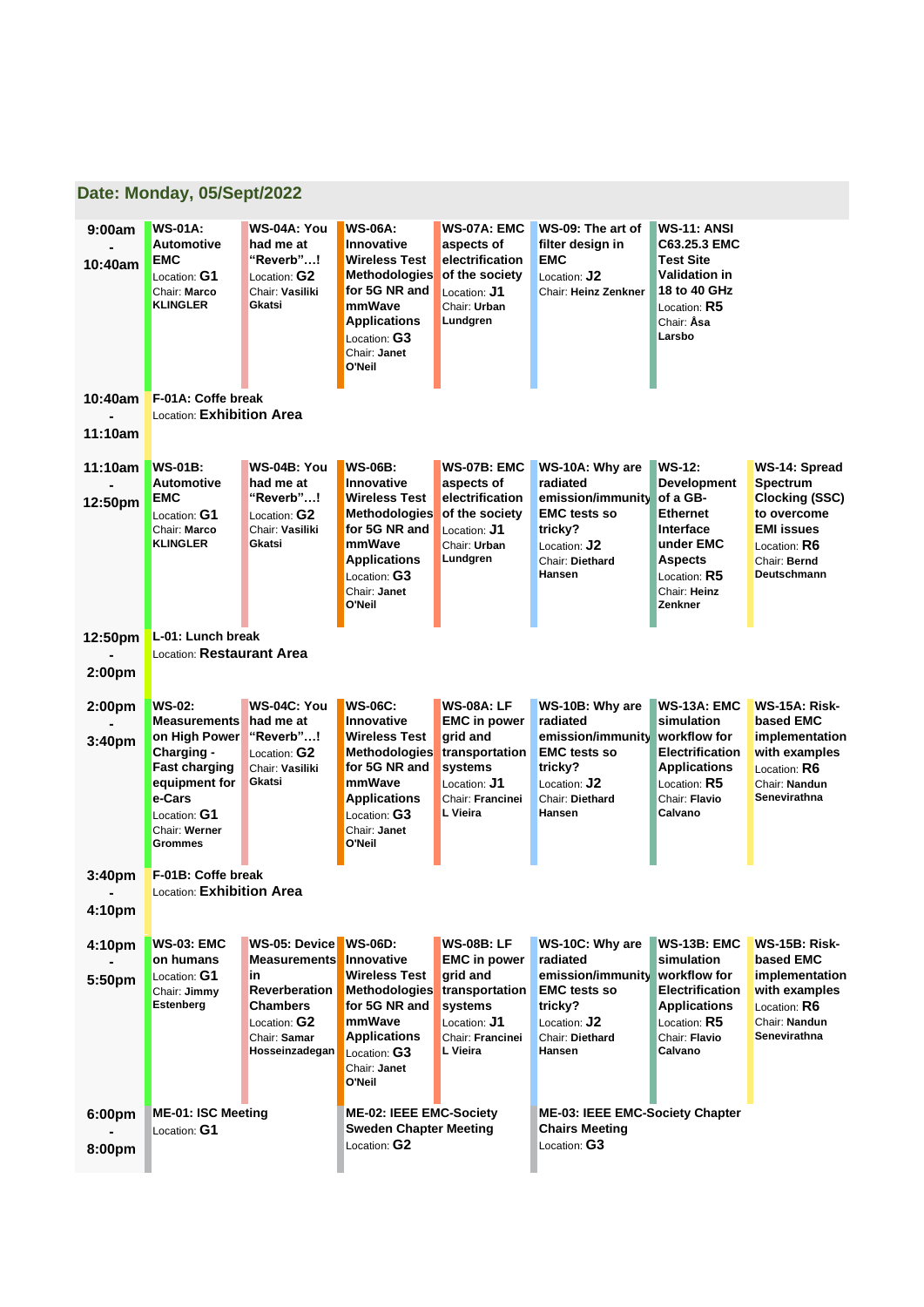#### **WS-01A + WS-01B: Automotive EMC**

*Time:* 

**Monday, 05/Sept/2022:** 

**9:00am - 10:40am, 11:10am - 12:50pm**

#### *Session Chair:* **Marco KLINGLER**

**Session Abstract**

Automotive electric / electronic systems are endlessly growing in complexity with a permanent constraint of a constant or reduced time-to-market. Therefore, there is a strong need to improve constantly the efficiency of the EMC related tasks throughout the entire development process, starting from the design phase until the full-vehicle validation phase.

This workshop intends to present an overview of the most recent industrial advances in the field of automotive EMC design, modeling and simulation as well as in the field of automotive standards, testing and measurements. The presentations in this workshop will cover EMC issues at system, subsystem, equipment and component levels. In particular, topics addressed by the speakers will include hybrid power-train systems EMC analysis, antenna implementation, equipment design, printed-circuitboard optimization, and electric/electronic component characterization.

*Location:* **G1**

Presentations / speakers (no given order at this stage):

1 - Methods For Reducing Resonances Of Vehicle Electrical Architectures Due To The Network Of Shielded Links And 0V Wires Marco Klingler, Anass Samiri Stellantis, France 2 - Methodology to Validate the Radiated Immunity of Very Complex Systems by a Succession of Simple Component Radiated Immunity Tests at System Level Nadir Bedjiah(1)(2), Marco Klingler(1), Moncef kadi(2), Romain Rossi(2) (1) Stellantis, France (2) ESIGELEC, France 3 - How to measure the test level for ALSE vehicle testing Dr. Martin Aidam Mercedes-Benz, Germany 4 - All you need for an EMC inverter simulation Andreas Barchanski(1), Jan Hansen(2), Michael Wendl(2) (1) Dassault Système, Germany (2) Robert Bosch GmbH, Germany 5 - Leveraging machine learning and design exploration to synthesize cable routing design rules René Fiedler, Diana Mavrudieva Altair, Germany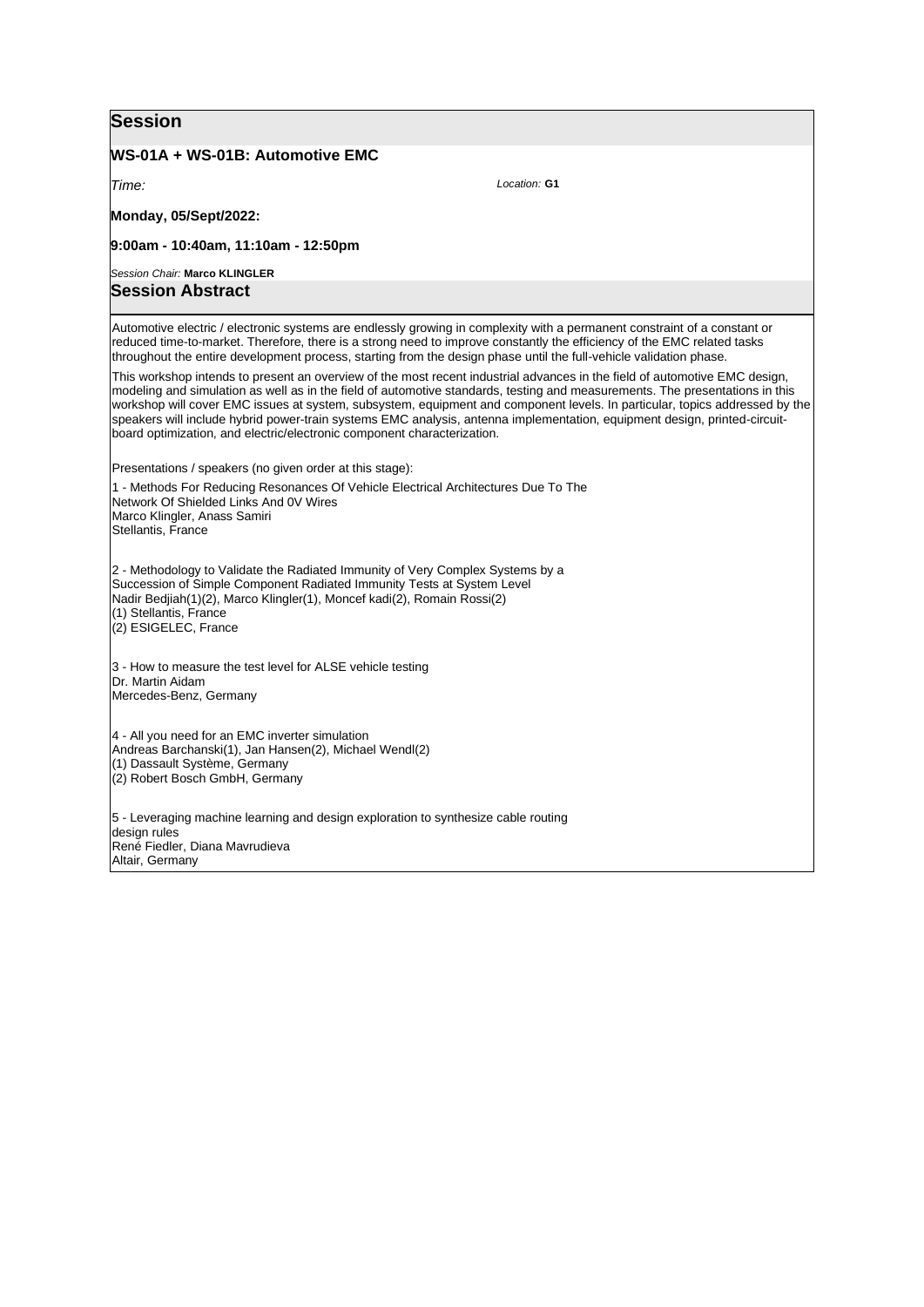#### **WS-04A + WS-04B + WS-04C: You had me at "Reverb"…!**

*Time:* 

**Monday, 05/Sept/2022:** 

**9:00am - 10:40am, 11:10am - 12:50pm**

**2:00pm - 3:40pm**

*Session Chair:* **Vasiliki Gkatsi Session Abstract**

This workshop will provide an introduction to recent applications of reverberation chambers (RCs). It is intended to provide EMC engineers who are interested in applying RCs to various measurement issues and the extension of RCs to solve a variety of EMC problems. The statistical methods used to evaluate the fields inside these chambers requires the collection of statistically independent samples. These samples can be generated by employing different stirring techniques such as mechanical mode stirring/tuning, spatial and frequency stirring. With the development of conductive fabric chambers and tents, another method of mechanical stirring is possible by movement of the fabric walls, or employing a fabric stirrer and is referred to in literature as a Vibrating Intrinsic Reverberation Chamber (VIRC).

This full-day workshop provides a brief overview of RC theory, followed by recent applications of RCs. The workshop material will be updated to reflect recent research results and implications. The format will be a conference presentation style (lecture) followed by a discussion moderated by the chairs. Furthermore, based on our successful RC workshop at EMC Europe 2013 in Brugge, a series of experiments aligned with the presentation topics will be demonstrated using a portable setup to clearly show the underlying principles of RCs and their applications in practice. The workshop attendees will have the opportunity to witness the presented theory in action, and even participate in performing some of the experiments themselves.

The workshop is designed for both academics and people from industry who will be involved in radiated emission or immunity testing of commercial or military systems using RCs, shielding effectiveness, or even communication channel. It will be valuable to personnel evaluating the use of RCs as a complement to or replacement for other types of radiated test facilities and for personnel who are trying to use statistical methods to characterize the electromagnetic environments.

*Location:* **G2**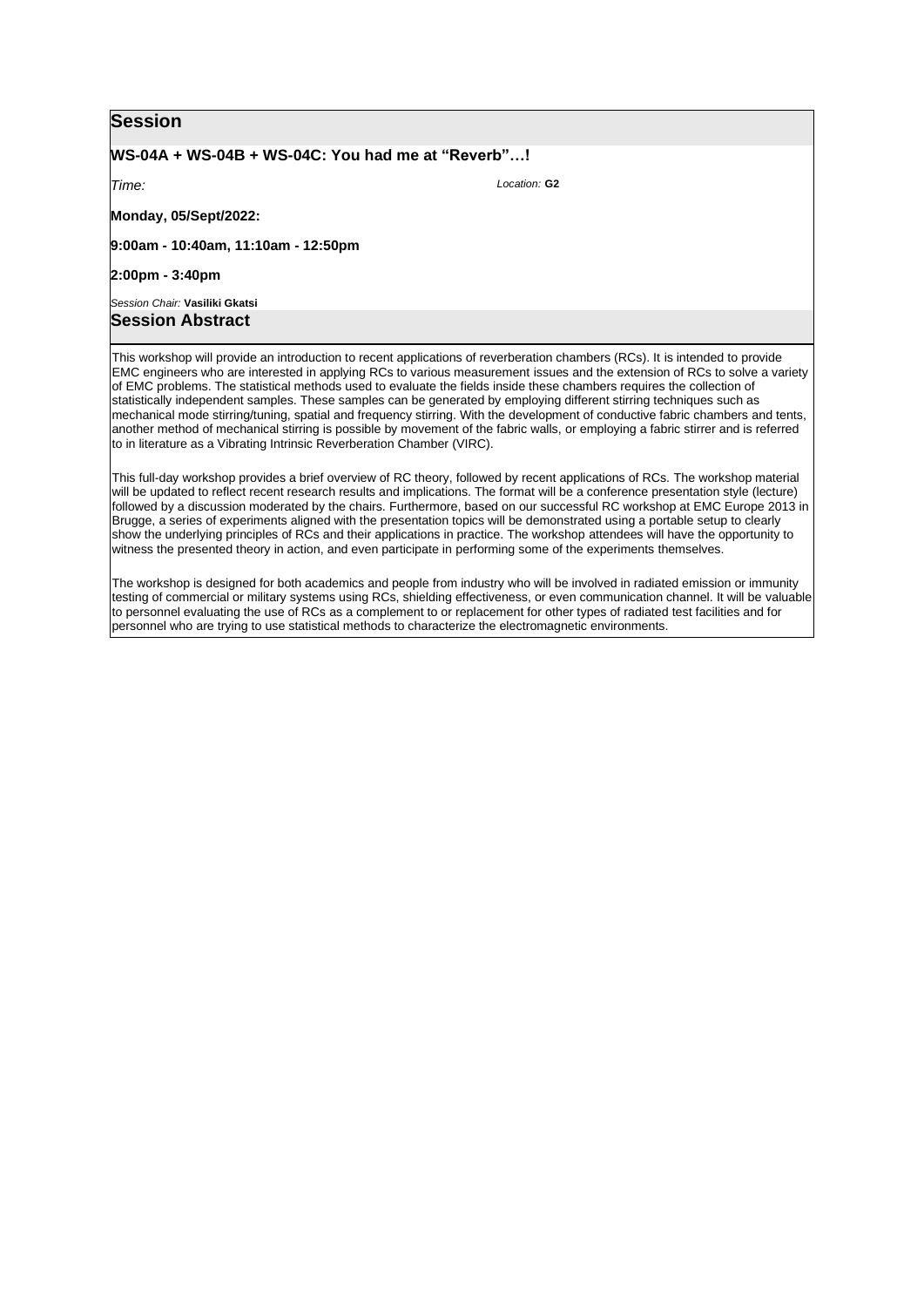## **WS-06A + WS-06B + WS-06C + WS-06D: Innovative Wireless Test Methodologies for 5G NR and mmWave Applications**

*Location:* **G3**

*Time:* 

**Monday, 05/Sept/2022:** 

**9:00am - 10:40am, 11:10am - 12:50pm**

**2:00pm - 3:40pm, 4:10pm - 5:50pm**

*Session Chair:* **Janet O'Neil Session Abstract**

As 5G begins to take center stage in the enterprise IOT and consumer markets, the wireless industry continues to develop the required test and measurement capabilities for the latest technologies to ensure that these products perform as intended. While considerable progress has been made, various industry organizations are still working on new test plans and test requirements that will be implemented throughout the industry. Although much of the low hanging fruit have been covered in test requirements to date, some of the toughest problems still remain to be solved. For example, current wireless networks are relying on much more integrated end-to-end (E2E) system architecture than ever before. The base stations (gNB) and the user equipment (UE) must understand how the RF environment is constantly changing around them and they must be able to make decisions in a fraction of a second in order to maintain connectivity with the network. All this must be done while maintaining the adequate bidirectional data throughput with the network.

The presentations in this tutorial will provide examples of the need for established industry metrics and test scenarios not only on the chip and module level, but for full scale implementation of a real life network in order to help designers to build fast and reliable networks for modern day requirements. Attendees at the tutorial will learn about solutions to address the challenges generated by the 5G New Radio and mmWave applications through system planning and innovative wireless performance verification testing methodologies. Hands-on demonstrations are planned to complement the lecture material.

The workshop will conclude with a panel discussion including all speakers.

Planned Speakers and Topics:

Characterization of oRAN Base Station Antenna Performance James Young, ETS-Lindgren, Cedar Park, Texas, USA

Wireless Interference/Immunity: Product Quality as a Driver of Test Standards Harry Skinner, Intel, Hillsboro, Oregon, USA

Use of Reverberation Chambers to Simplify EMC and RF Unwanted Emissions Measurements for 5G Base Stations Ahmed Hussain, Ericsson AB, Kista, Sweden

On the Definition of Incident Power Density for 5G mmW Human Exposure Evaluation Walid El Hajj, Intel, France

Hybrid Testing Techniques for Advanced Communications Aric Sanders, National Institute of Standards and Technology, Boulder, Colorado, USA

Addressing the Increasing Wireless Requirements for Commercial Aircraft and Aerospace Applications By Dennis Lewis, Boeing, Seattle, Washington, USA

Spurious Emissions up to 110 GHz in Reverberation Chambers Lawrence Moore, Ericsson, Lund, Sweden

Definition of Far Field Measurement Distance for 5G mmWave Antenna Arrays: Application on N x M Patch Arrays Juan-Antonio Del Real and Walid El Hajj, Intel, France

Recent Advances in C63.25.3: Qualifying Anechoic Chambers for Measurements of mmWave Devices Zhong Chen, ETS-Lindgren, Cedar Park, Texas, USA

Potential of Edge Soldering in mmWave Antenna and EMC Design Katerina Galitskaya, Radientum OY, Tampere, Finland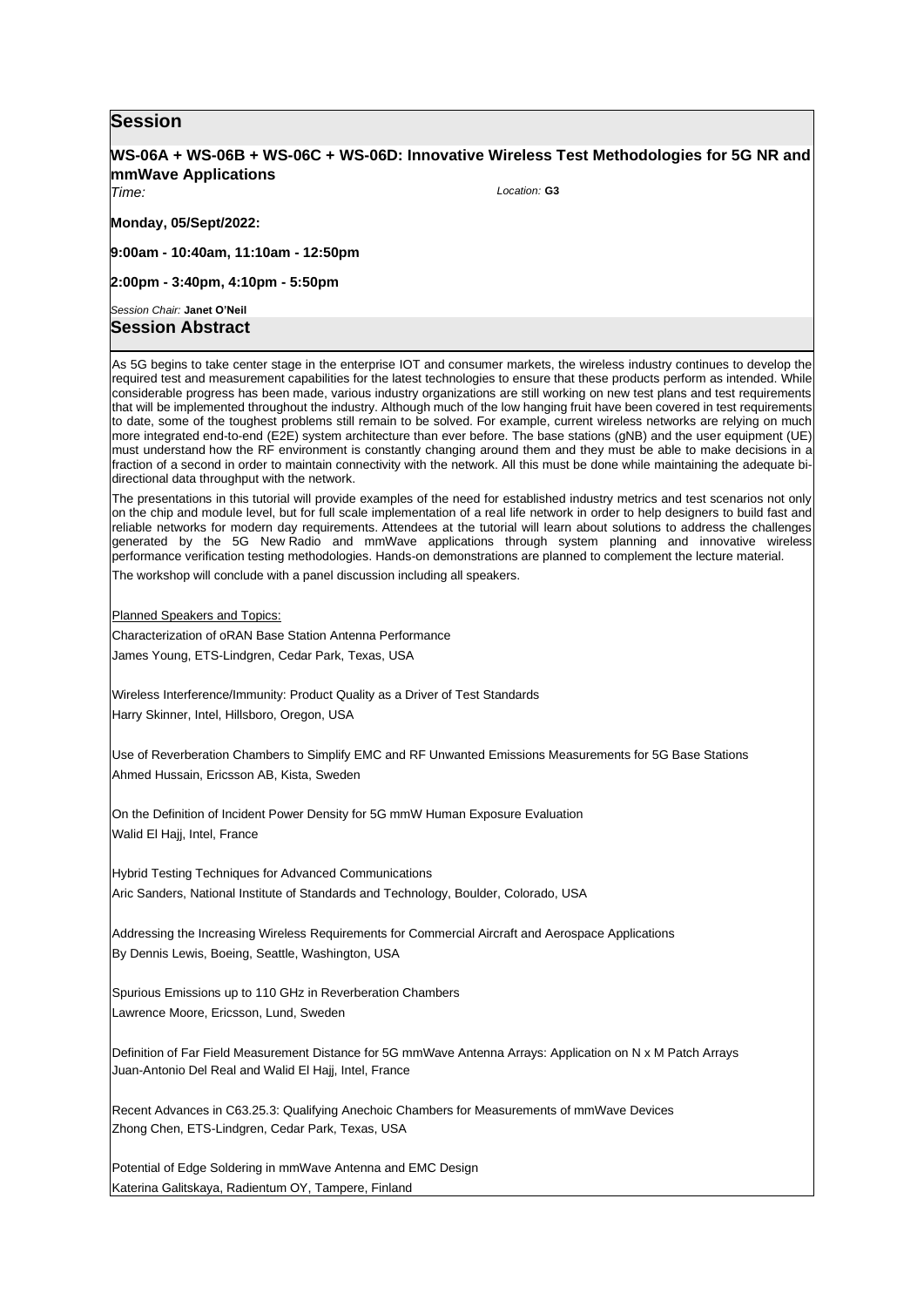## **WS-07A + WS-07B: EMC aspects of electrification of the society** *Time:*  **Monday, 05/Sept/2022: 9:00am - 10:40am, 11:10am - 12:50pm** *Session Chair:* **Urban Lundgren** *Location:* **J1 Session Abstract** Part 1: "Results from on-site EMC emission measurements on PV-installations with variations in inverters, optimizers, solar panels and cable routing" Presenter: Urban Lundgren Affiliation: RISE, Research Institutes of Sweden Abstract Presentation of work in the project "Metoder för att detektera och förebygga elektromagnetiska störningar från solcellsinstallationer" funded by Swedish Energimyndigheten (Swedish Energy Agency). The project is aiming at giving recommendations on how to perform on-site measurements of radiated emissions from photovoltaic installations. Part of the work is also to try to verify recommendations for system installation such as DC cable routing, potential equalisation and the use of solar panel optimisers. Part 2: "Solar power – a View from the regulatory plane" Presenter: Martin Gustafsson Affiliation: Elsäkerhetsverket Abstract A summary of reported events of electromagnetic disturbance from photovoltaic installations and related products subject to complaints. Examples of real-world cases of disturbance in more detail. Also, the view on standardisation will be covered from a regulatory perspective. Part 3: "Power quality and EMC issues related to electric vehicle charging" Presenter: Math H. J. Bollen Affiliation: Luleå University of Technology, Skellefteå, Sweden Abstract With the quick increase of electrical vehicles (EV) and the desire to replace internal combustion engine vehicles, the electrical infrastructure for charging need to be adapted to driving patterns and charging characteristics of the EV:s. The hosting capacity for electric vehicles in a low-voltage distribution network can be analysed to estimate the impact on the power quality in the Swedish power grid. This presentation provides support for a discussion regarding the impacts of electromobility on the electrical system.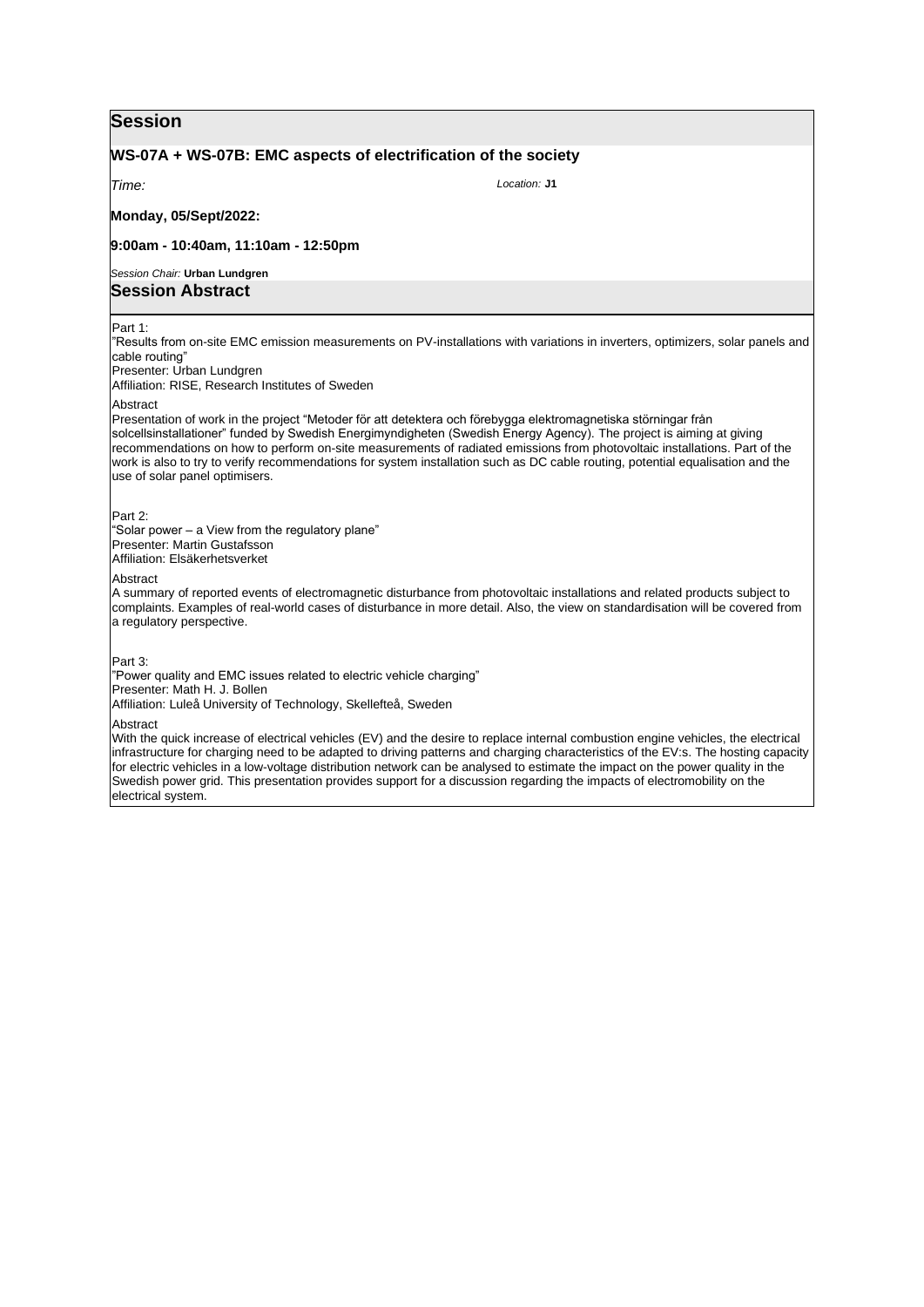## **WS-09: The art of filter design in EMC**

*Time:* 

**Monday, 05/Sept/2022:** 

#### **9:00am - 10:40am**

*Session Chair:* **Heinz Zenkner Session Abstract**

The tutorial introduces the participant step by step to the design of filters, independent of the application, independent of complex mathematical calculations, but practice-oriented with concrete examples and pointing out important points to pay attention to during the design. Numerous examples with clearly comprehensible results are presented; filters with and without transient protection. A realistic estimation of the required insertion loss quickly shows that filters do not need 90 dB insertion loss, it also quickly shows that the specifications of filters determined in the 50 ohm system do not have much to do with practice. The tutorial shows ways to quickly and effectively develop the right filter and what needs to be considered. In addition, influencing variables such as the parasitic capacitance of inductances, the impedance of peripheral cables, ground conditions at the filter, current and voltage bias of inductors and capacitors are shown and explained in concrete examples.

*Location:* **J2**

Summary of the content:

What is an EMC filter, which parameters have to be considered, where is the difference to a "signal filter"?

Filter components (inductance, capacitor, voltage-limiting components).

Different filter topologies, what are the differences, which ones are to be used where.

Source and load impedance and some terms according to CISPR 17.

Comparison of source and load behaviour of Pi- and T-filters.

Practical design of a filter (T and Pi).

Filter characteristics and their differences in behaviour.

Comparison between real set-up, LTspice® simulation and RedExpert® simulation, explanation of differences.

Examples of different filters (concrete set-ups with circuit and measurement results):

- Different filters without transient protection

- Filters with transient protection

- Band stop filter for 6.78 MHZ (ISM band)

- Elliptical filter with use of the parasitic capacitance of the inductance as an advantage

- Filter system for decoupling source and load impedances

Interface filter under real electromagnetic load conditions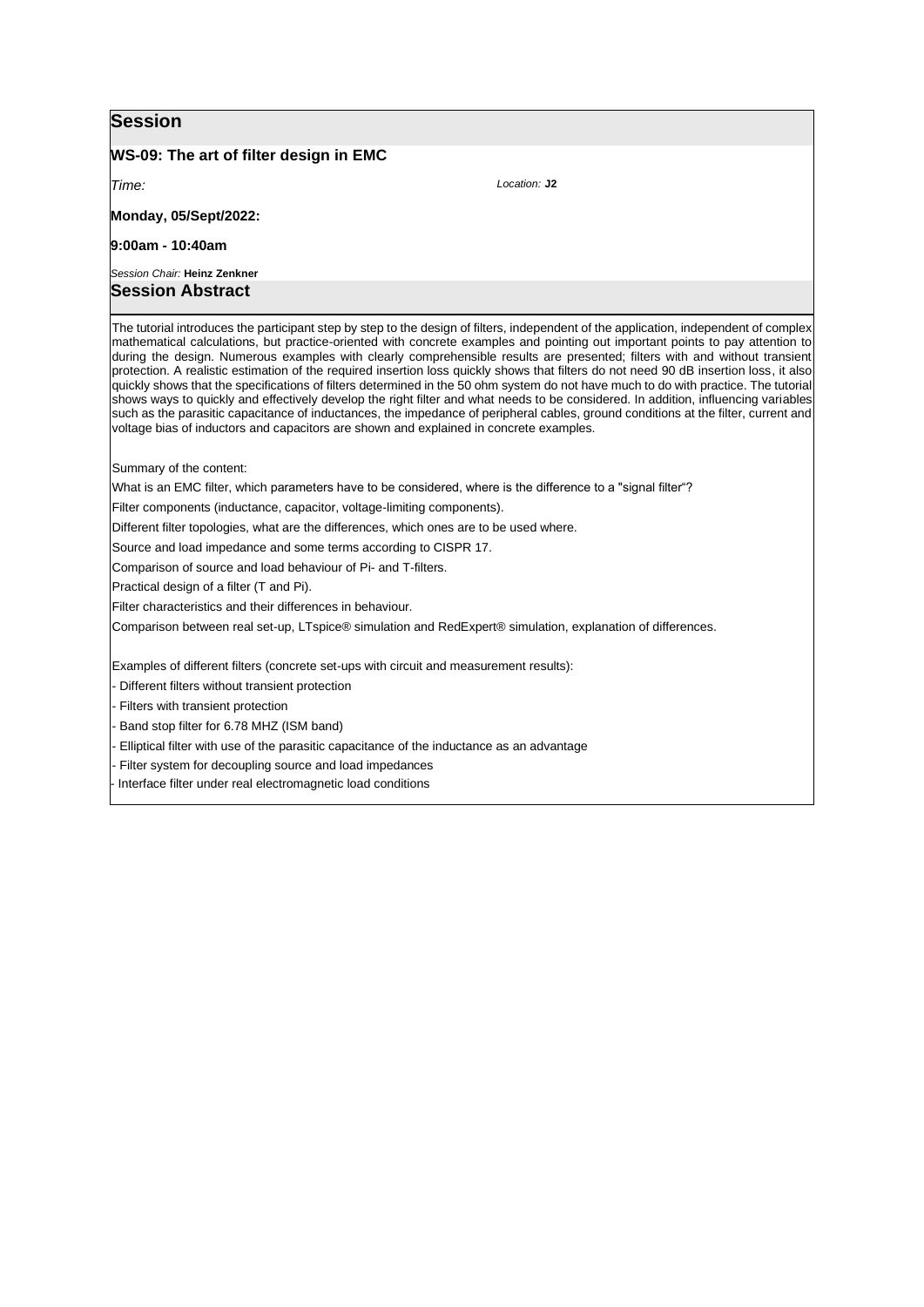# **WS-11: ANSI C63.25.3 EMC Test Site Validation in 18 to 40 GHz**

*Time:* 

**Monday, 05/Sept/2022:** 

**9:00am - 10:40am**

*Session Chair:* **Åsa Larsbo**

# **Session Abstract**

Today's methods in the USA's ANSI standards for test site validation stop at 18 GHz and in the past assumptions have been made that a test site which is validated below 18 GHz is also acceptable for measurements above 18 GHz. Given the proliferation of electronic devices operating at progressively higher frequencies, a suitable method for test site validation from 18 GHz to 40 GHz is needed.

Therefore, a new standard, ANSI C63.25.3 is being developed. Site validation methods for Open Area Test Sites (OATS) and Semi-Anechoic Chambers (SAC) with absorber on the ground plane as well as Fully Anechoic Rooms (FAR) are being explored using methods such as traditional s-VSWR, Time Domain s-VSWR, and Mode Filtered sVSWR, and Reverberation Chambers and Compact Antenna Test Ranges (CATR) are being examined to provide alternatives that address far field considerations.

*Location:* **R5**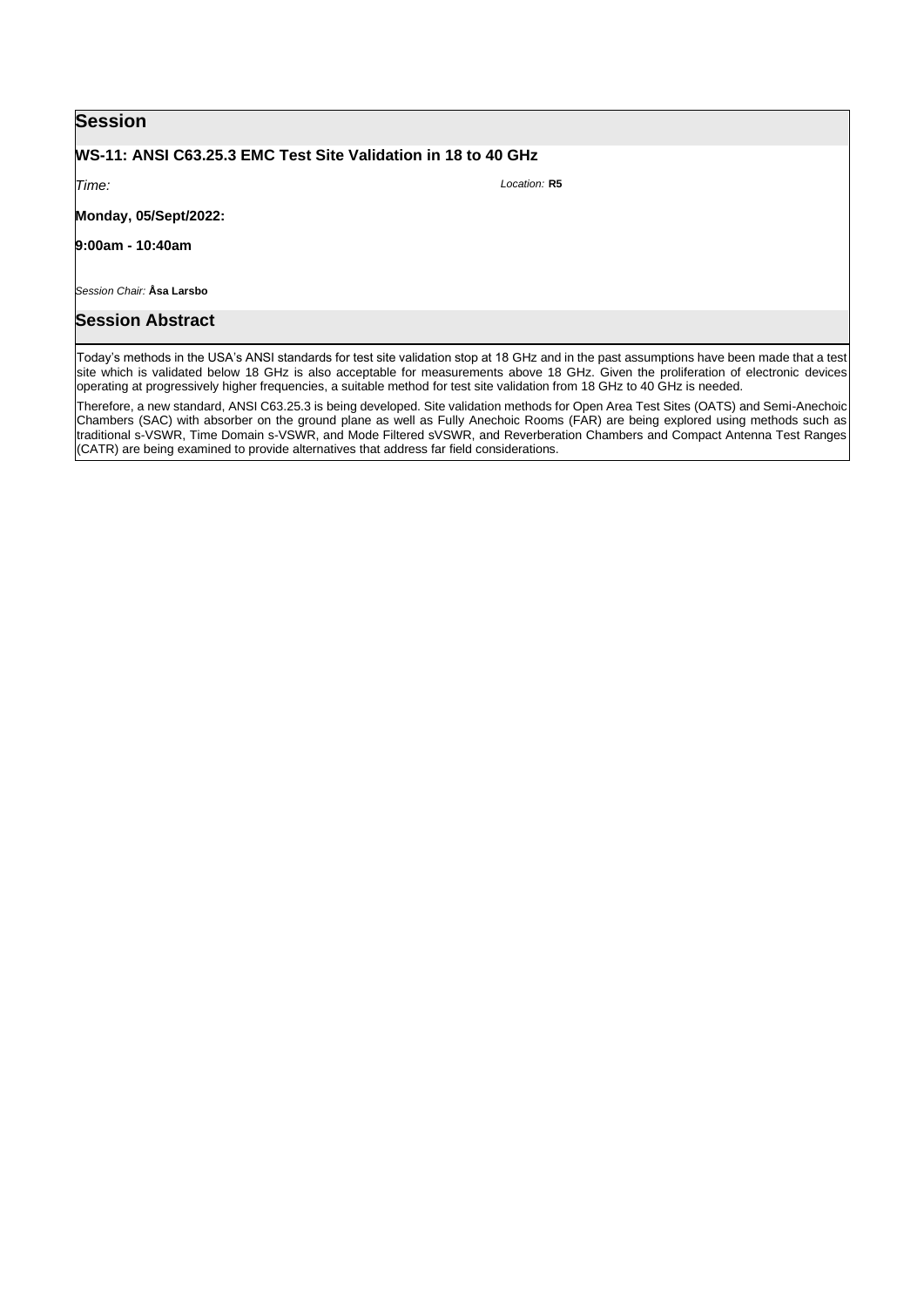## **WS-10A + WS-10B: Why are radiated emission/immunity EMC tests so tricky?**

*Time:* 

**Monday, 05/Sept/2022:** 

**11:10am - 12:50pm, 2:00pm - 3:40pm**

*Session Chair:* **Diethard Hansen**

## **Session Abstract**

Why is EMC getting ever more important? The vast proliferation of modern electronics in almost any area of product is accompanied, without effective mitigation, by unacceptable interference phenomena and lag of reliability. Regulations and technical standards try to control this. Here the radiated testing proves far more complex than conducted. Standards (STD) have inherent technical imperfections and are compromises in many ways. Understanding start with reviewing history background, physics and new game changing technologies like wireless 5G, medical devices and E-Mobility. In global markets international standards development (IEC/CISPR/ETSI/ISO/ SAE/ ANSI-IEEE) and harmonization eases trade. Focus: EU CE EMCD, RED, Automotive EMC. Testing acc. to STD is embedded in an overall product certification/qualification process. Therefore Product/Basic/Generic STD (limits) and the very important normative references (test methods) will be broadly technically analyzed. Product risk assessment/ EM-STDs get now more transparent.

Technical EMC Basics: EMC Units incl. dB, Constants in physics, frequency spectrum (to xx GHz), simple EM-radiators, near/far- field, basic test instrumentation, antennas, spectrum (FFT) and radiation efficiency of printed circuit boards and electronic components real world properties. We show typical cases for Pre/Compliance Testing Scenarios. Based on existing knowledge, clients improve their basic understanding of EMC testing and formal CE procedures.

#### **Target Group**

Parties benefiting from this specialized know-how are R&D/ QA/ corp. Standard-Compliance Department, Test Lab Organizations, Sales, Marketing, Legal Departments and Company Management up to CEO level. It does not stop here and incl. Investors and beyond. They certainly need to understand the risks involved in EM-Field related Product Compliance Testing. Seminar participants from management/sales/technical product R&D, QM or any other EMC concerned parties will greatly benefit. This is a specialized crash course with a safe 1-day guided Expert-Tour through one of the most challenging EMC areas ("el.-mag. fields"), a mine field!

#### We cover

EMC/Radio/Wireless/Automotive-EMC Testing per Norm and explain the background, for industry/government. We show winning EMC Testing strategies/CE compliance management. Real world cases "large/small Test Center" with planning from scratch to accreditation will be shown, fit for future.

#### **Requirements**

No special requirements. A general education background e.g., as technician /in engineering/physics or any similar level of expertise in electrical/electronic topics is beneficial.

Parties responsible for EMC management (company internal and/or external services) or those who even need to decide on setting-up their own ("EM Field") Test Facility/Test Center will surely enjoy details on planning, designing, specifying, quote evaluation, contracting, commissioning/accrediting.

*Location:* **J2**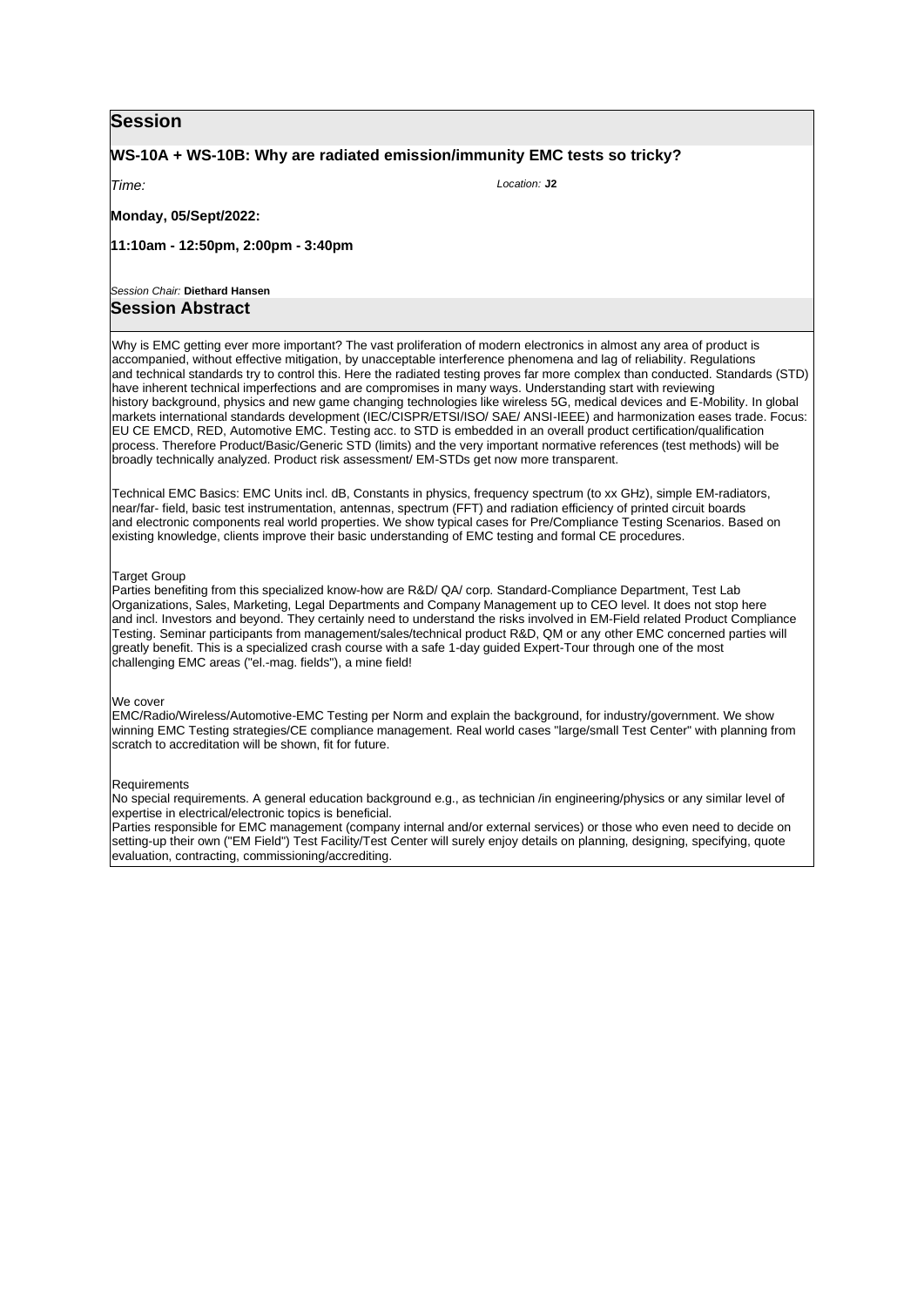| <b>Session</b>                                                                                                                                                                                                                                                                                                                                                                                                                                                                                                                                                                                                                                                                                                |                                                                                                                                                                                                                                                                                                                                                                                                                                                                                                                                                                                                                                                                                                                                                                  |  |  |  |  |  |
|---------------------------------------------------------------------------------------------------------------------------------------------------------------------------------------------------------------------------------------------------------------------------------------------------------------------------------------------------------------------------------------------------------------------------------------------------------------------------------------------------------------------------------------------------------------------------------------------------------------------------------------------------------------------------------------------------------------|------------------------------------------------------------------------------------------------------------------------------------------------------------------------------------------------------------------------------------------------------------------------------------------------------------------------------------------------------------------------------------------------------------------------------------------------------------------------------------------------------------------------------------------------------------------------------------------------------------------------------------------------------------------------------------------------------------------------------------------------------------------|--|--|--|--|--|
| WS-12: Development of a GB-Ethernet Interface under EMC Aspects                                                                                                                                                                                                                                                                                                                                                                                                                                                                                                                                                                                                                                               |                                                                                                                                                                                                                                                                                                                                                                                                                                                                                                                                                                                                                                                                                                                                                                  |  |  |  |  |  |
| Time:                                                                                                                                                                                                                                                                                                                                                                                                                                                                                                                                                                                                                                                                                                         | Location: R5                                                                                                                                                                                                                                                                                                                                                                                                                                                                                                                                                                                                                                                                                                                                                     |  |  |  |  |  |
| <b>Monday, 05/Sept/2022:</b>                                                                                                                                                                                                                                                                                                                                                                                                                                                                                                                                                                                                                                                                                  |                                                                                                                                                                                                                                                                                                                                                                                                                                                                                                                                                                                                                                                                                                                                                                  |  |  |  |  |  |
| 11:10am - 12:50pm                                                                                                                                                                                                                                                                                                                                                                                                                                                                                                                                                                                                                                                                                             |                                                                                                                                                                                                                                                                                                                                                                                                                                                                                                                                                                                                                                                                                                                                                                  |  |  |  |  |  |
| Session Chair: Heinz Zenkner                                                                                                                                                                                                                                                                                                                                                                                                                                                                                                                                                                                                                                                                                  |                                                                                                                                                                                                                                                                                                                                                                                                                                                                                                                                                                                                                                                                                                                                                                  |  |  |  |  |  |
| <b>Session Abstract</b>                                                                                                                                                                                                                                                                                                                                                                                                                                                                                                                                                                                                                                                                                       |                                                                                                                                                                                                                                                                                                                                                                                                                                                                                                                                                                                                                                                                                                                                                                  |  |  |  |  |  |
| emission are clearly illustrated.                                                                                                                                                                                                                                                                                                                                                                                                                                                                                                                                                                                                                                                                             | The workshop describes what is necessary for the EMC-compliant development of a GB Ethernet interface, between Phy and<br>Ethernet connector. It goes into detail about the circuit technology, the components and the layout. Using a practical example,<br>points such as adaptation of the symmetrical signal paths, protection against transient overvoltages, selection of suitable<br>components, construction of the ground system, placement of the components on the PCB and layout design<br>are demonstrated. The topic of EMC is taken into account comprehensively. Using real measurement results, the influences of<br>cables, ground systems and system set-up on the immunity to interference of various disciplines as well as on interference |  |  |  |  |  |
| Summary of the content:<br>□ 1 GB Ethernet front end design, overview<br>$\Box$ Block diagram of a typical design<br>$\Box$ Hardware design of a GB front end<br>□ Schematic of the Ethernet interface<br>$\Box$ Necessary key parameters of the components<br>□ Some facts about signal integrity<br>$\Box$ Layout considerations<br>$\Box$ EMC requirements according to standards<br>$\Box$ Measurement set-up for immunity and emission tests<br>$\Box$ Discussion of immunity tests and results<br>$\Box$ Discussion of emission tests and results<br>$\Box$ Discussion of emc behaviour of different shielding terminations<br>$\Box$ Discussion of the emc behaviour of different Ethernet cable types | $\Box$ Aspects to consider for a proper set-up (cables, peripheral devices, power supply)                                                                                                                                                                                                                                                                                                                                                                                                                                                                                                                                                                                                                                                                        |  |  |  |  |  |

Differences between integrated and discrete interface designs from the emc point of view

Conclusions and summary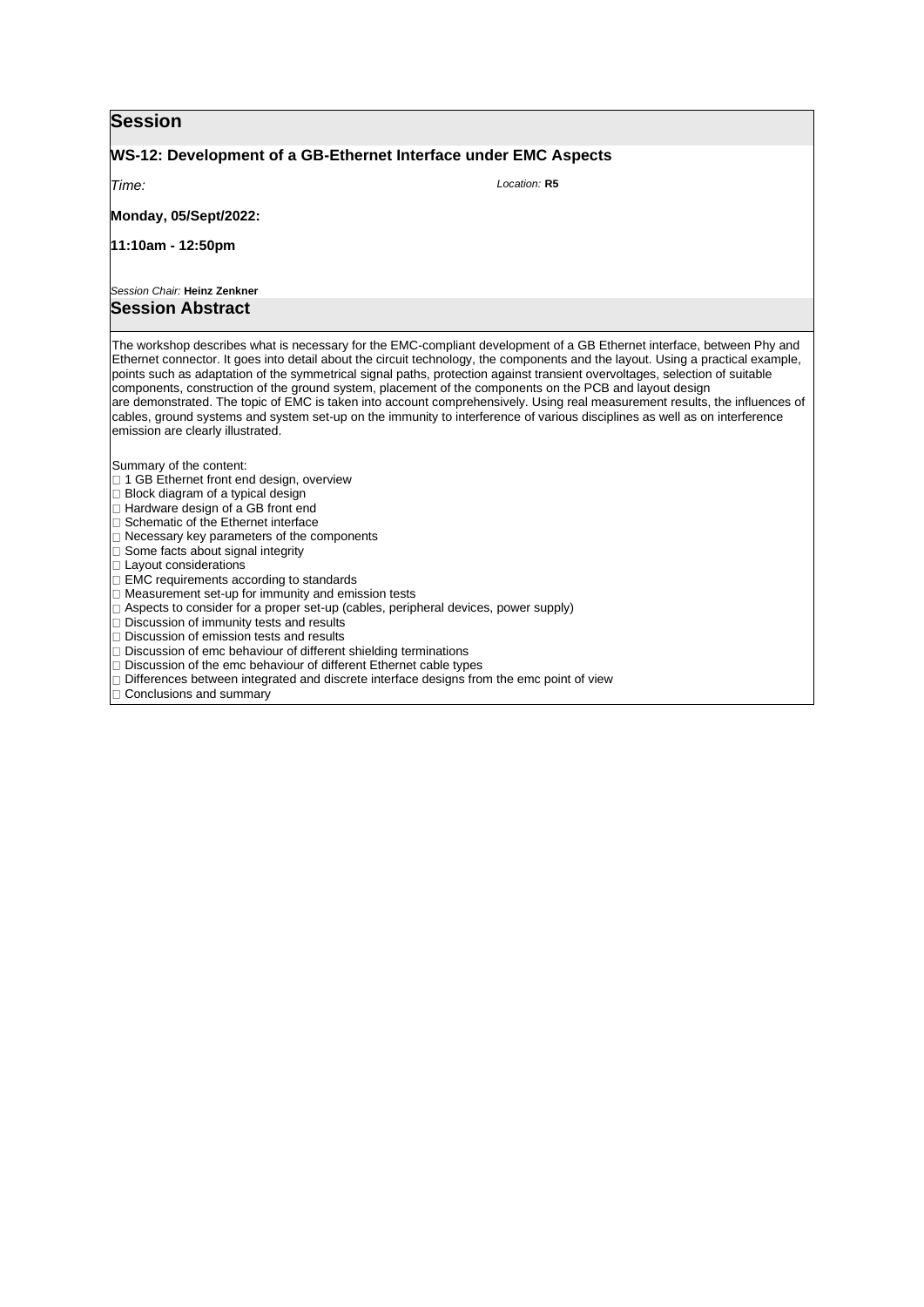## **WS-14: Spread Spectrum Clocking (SSC) to overcome EMI issues**

*Time:* 

*Location:* **R6**

**Monday, 05/Sept/2022:** 

**11:10am - 12:50pm**

*Session Chair:* **Bernd Deutschmann**

## **Session Abstract**

A promising technique to improve the electromagnetic compatibility of electronic systems is based on spread spectrum clocking. Nowadays, this technique is widely used in modern electronic systems to reduce the electromagnetic emission by spreading the energy of a normally narrowband signal over a wider frequency range. Initially, such spread spectrum techniques were mainly used to make signal transmission systems more robust, avoid interference from RF signals, or to establish secure communications. Reducing the electromagnetic emission of an electronic system was less of a focus until the 1990s. Since then, many discussions have been held, e.g. on the question of legality under FCC regulations or the claim that spread spectrum is just a cheap trick to cheat an EMI receiver by actively shifting signals out of the receiver band while measuring at a certain frequency position.

In order to clear up these misunderstandings, this tutorial will provide a general overview of spread spectrum techniques, its history and applications, and an insight into the use of frequency modulation to reduce electromagnetic emission from electronic systems. Numerous practical examples of measurements of conducted electromagnetic emission from an electronic system are used to explain step-by-step how spread spectrum techniques actually work to reduce electromagnetic emissions. It is also shown how typical spread spectrum parameters such as frequency deviation, modulation frequency and modulation signal can be optimized accordingly to maximize emission reduction for the peak, average or quasi peak measurements in certain frequency ranges. In addition, the advantages and disadvantages of using spread spectrum techniques are explained and discussed.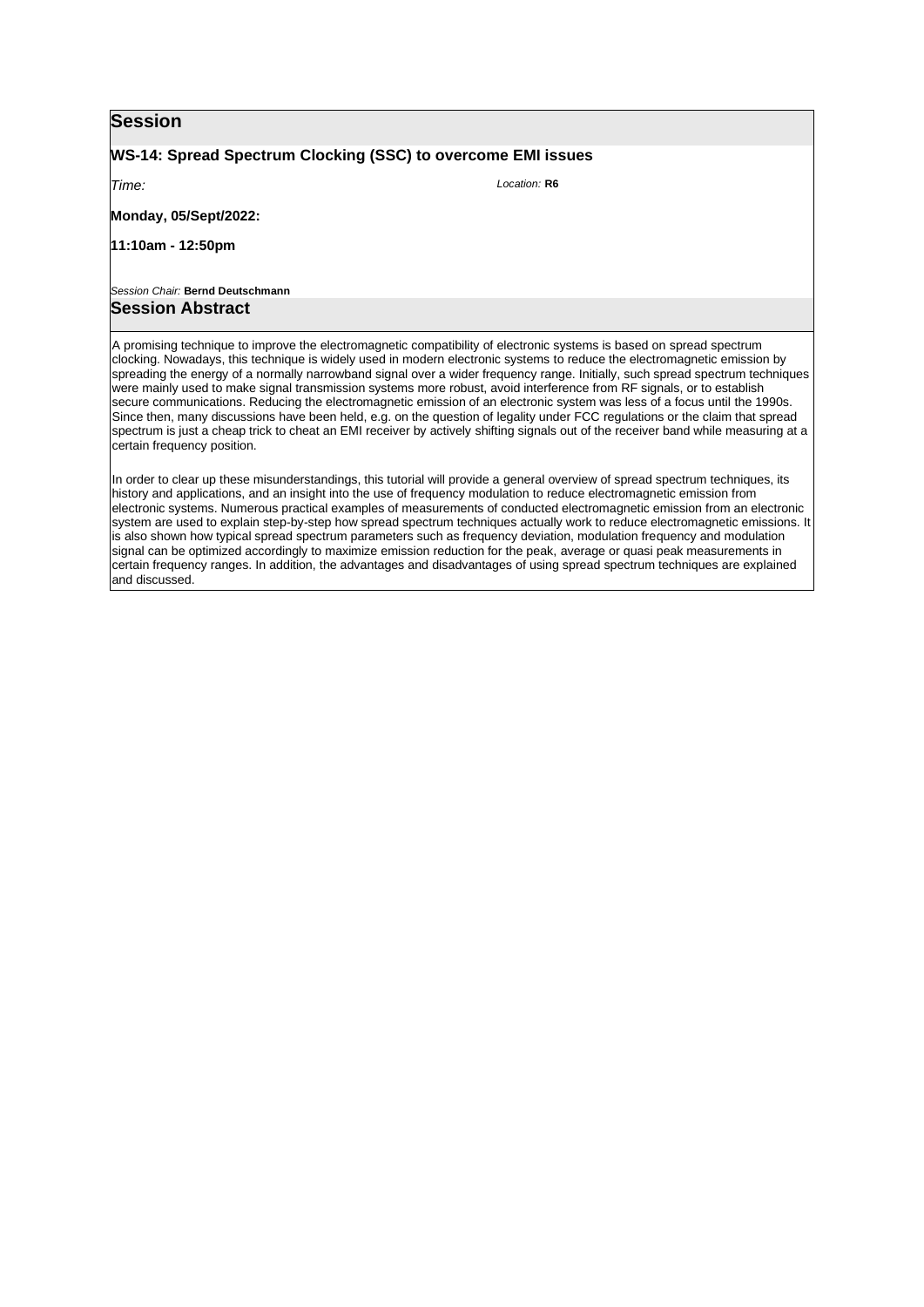#### **WS-02: Measurements on High Power Charging - Fast charging equipment for e-Cars**

*Time:* 

*Location:* **G1**

**Monday, 05/Sept/2022:** 

**2:00pm - 3:40pm**

*Session Chair:* **Werner Grommes**

## **Session Abstract**

Measurements regarding electromagnetic interference fields on installed high power chargers are new, recent and challenging. In this tutorial, the general interference fields inverter driven charging devices are examined, as they are currently found in private and industrial use (solar panels and motor drives. High Power Chargers operate with pulsating DC voltages up to 800 V with charging currents up to 500 A. By the well-known formula for magnetics fields  $H = I \times N$  becomes clear, that the high charging currents must also produce high magnetic fields. In addition to the fundamental wave, many harmonics are also generated by the pulsation, which are known to cause stronger interference phenomena. The focus of the measurements is on the limit values of electromagnetic fields with an effect on humans. Here, different limit values were defined for the general population, for workers and for implant carriers. However, these limits are frequency-dependent and depend on the duration of exposure.

Therefore, the assignment of the interference levels is always necessary with reference to the frequency. The following limit values and guidelines are normatively compared: - ICNIRP (international) - EMF Directive 2013/EU (Europe) - DGUV-Vorschrift 15 (Germany) - BMAS Forschungsbericht 451 (Herzschrittmacher) - DIN EN 45502-2-1 (active implants EMC immunity) Typical, known Effects of Electromagnetic Fields on Humans as well as on Implant Carriers:- - tingling, relaxation, muscle twitching, fatigue, restlessness, headache, chest pain, drowsiness - nausea, metallic taste, palpitations, phospene effect of the eyes, icrease in body temperatur What needs to be considered for the measurements:

- measurement technology used

- relevant directives on electromagnetic fields

- comparison of limits between ICNIRP, EMF-Directive and limits for pacemaker wearer

- measurements in time domain and frequency domain

- measurements related to the distance law: 0, 5, 10, 15 cm up to 50 cm

- the relevant area and measure point around the charging station, charging cable and charging plug

Measure method for detecting electrical and magnetic fields inside the e-Cars during driving: The strongest interference fields are generated during acceleration and deceleration. During constant travel the interference fields are low (as with high speed trains and railroads). The seats and the seats at buttock height and chest height are recommended as typical measuring points. The strongest fields are probably measured near the floor (inverter/harness). In addition to a small 3D field strength probe, an additional measurement with four mini 3D coils and a 4-channel oscilloscope is recommended.

The tutorial shows the theoretical basics as well as the field-tested measurement method in a practice-oriented manner.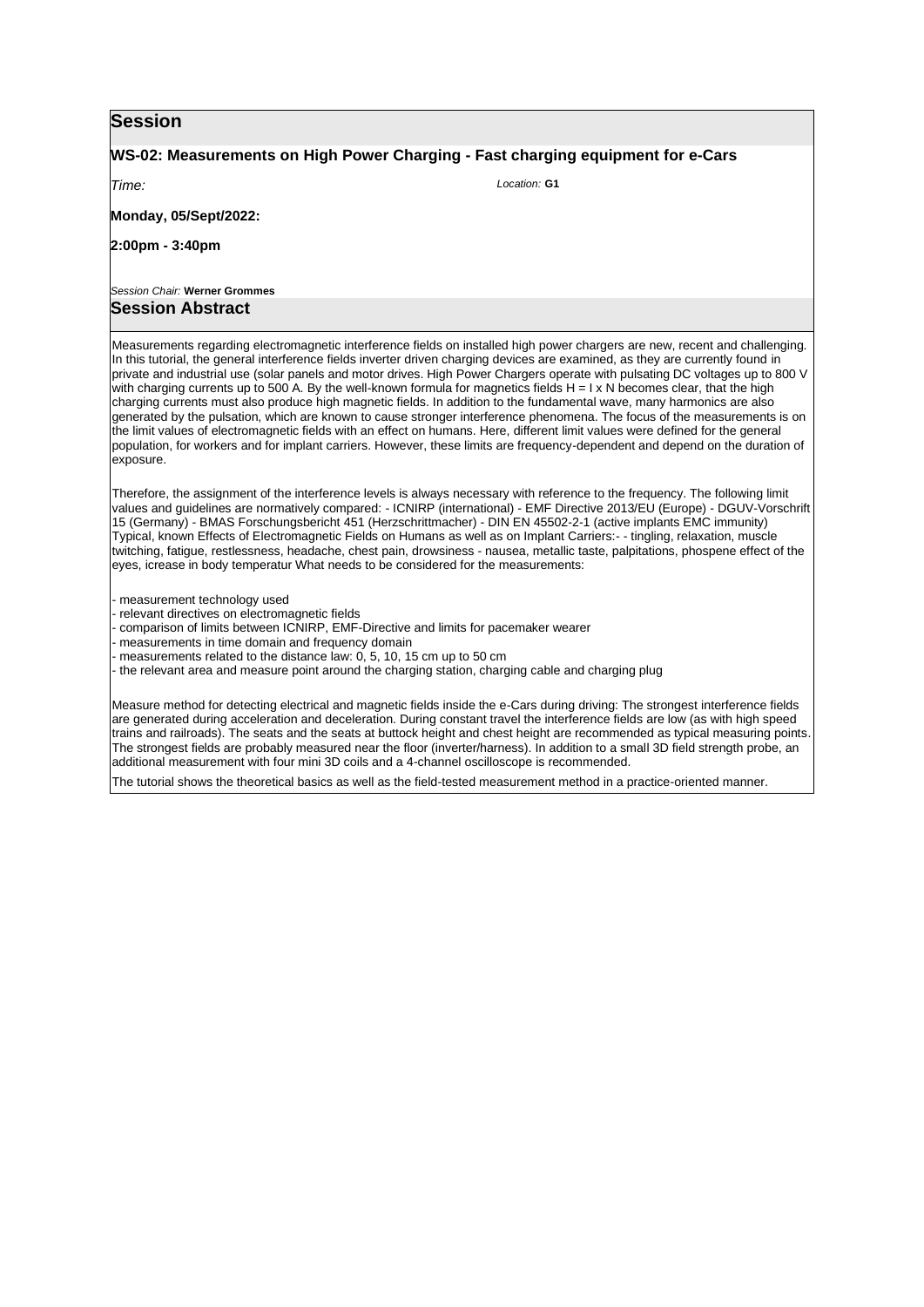#### **WS-08A + WS-08B: LF EMC in power grid and transportation systems**

*Time:* 

**Monday, 05/Sept/2022:** 

**2:00pm - 3:40pm, 4:10pm - 5:50pm**

*Session Chair:* **Francinei L Vieira**

## **Session Abstract**

As the electrification of vehicles and trains increases, the power grid is also being modernized to supply different load types and to support different renewable energy sources through power converters. This interconnection leads to huge and complex systems, not only providing energy between the many sources and loads but also a potential path of electromagnetic interference (EMI) in the supraharmonic and RF conducted range (up to 30 MHz). A special focus is given to low frequencies (2-150 kHz) – a range lacking emission limits and analyses in the past. This tutorial session aims to provide a holistic overview of systems' design techniques, the electric/electronic component characterization, the electric performance metrics and stateof-the-art solutions for EMI/EMC issues in power transmission and distribution grids, railways, electrical vehicles and wind turbines. In particular, the speakers will address time-frequency methods, degradation of cable insulation, stray currents in railways, modelling of power converters, EMC in energy storage systems and EMC testing in wind turbines, electric vehicles, and power grids.

Presentation Title 1: EMC Testing: From wind turbines, over the power grid to electrical vehicles (EVs) Speaker's Name: Sebastian Koj Affiliation: Jade University of Applied Sciences, Germany

Presentation Title 2: Partial discharge location with time-reversal for the improvement of power transmission and distribution networks' reliability Speaker's Name: Alistair Duffy (1) / Antonella Ragusa (1), (2) Affiliation: (1) De Montfort University, United Kingdom (2) The Institute of Marine Engineering of the Italian National Research Council (INM-CNR), Italy Presentation Title 3: Supraharmonics from switched-mode power supplies in low-voltage grids Speaker's Name: Leonardo Sandrolini (1) / Andrea Mariscotti (2) Affiliation: (1) University of Bologna, Italy (2) University of Genova, Italy Presentation Title 4: Research of electromagnetic influence of traction supply systems on the railway automatics devices Speaker's Name: Tetiana Serdiuk Affiliation: Ukrainian State University of Science and Technologies, Ukraine Presentation Title 5: Measurement and modelling of power inverter noise propagation on rolling stocks: practical examples Speaker's Name: Umberto Paoletti Affiliation: Hitachi, Ltd., Japan

Presentation Title 6: EMC challenges for energy storage systems Speaker's Name: Bas ten Have Affiliation: University of Twente, the Netherlands

*Location:* **J1**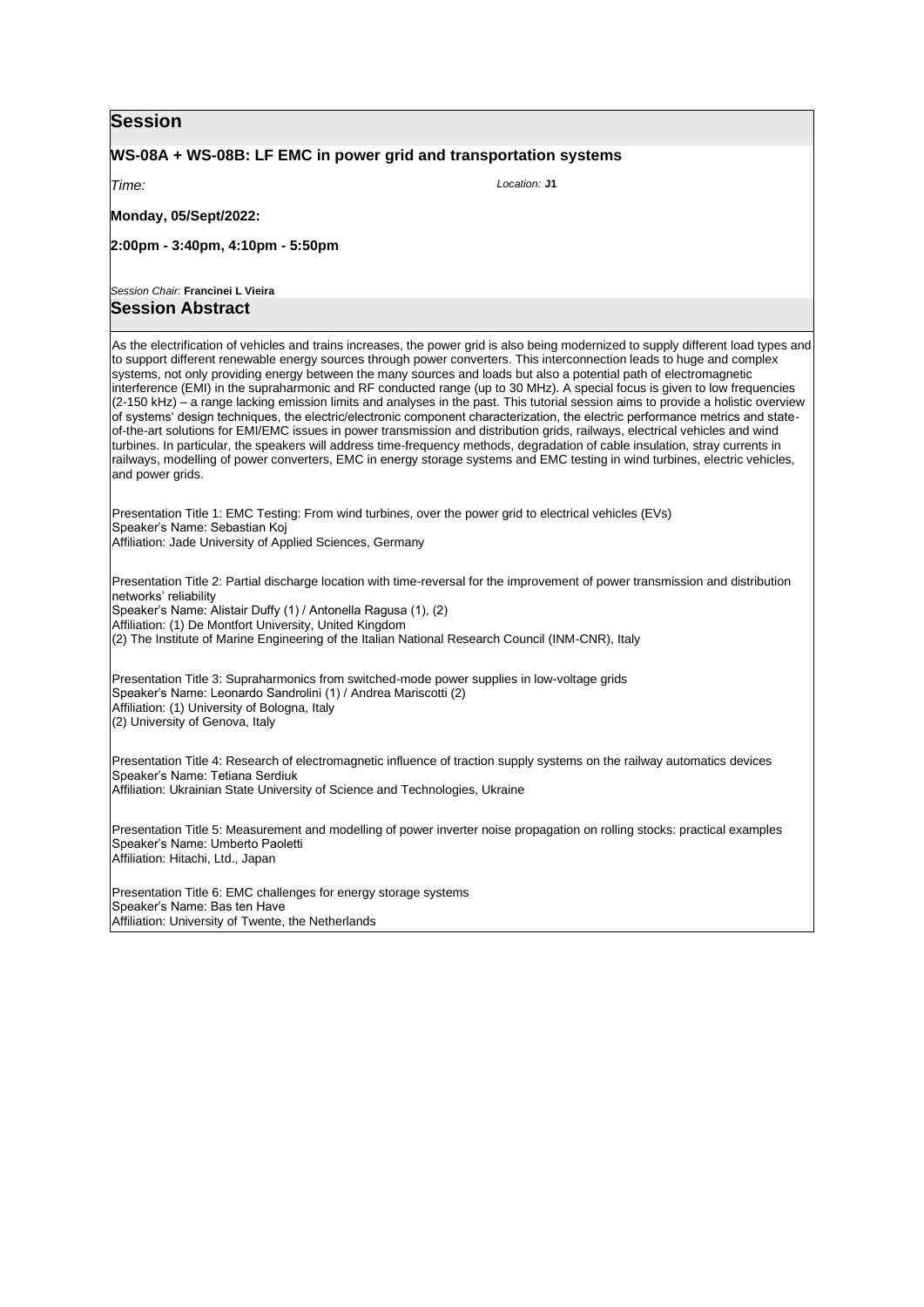## **WS-13A + WS-13B: EMC simulation workflow for Electrification Applications**

*Time:* 

**Monday, 05/Sept/2022:** 

**2:00pm - 3:40pm, 4:10pm - 5:50pm**

*Session Chair:* **Flavio Calvano**

## **Session Abstract**

In this tutorial we focus on the new EMC standard regulations for new hybrid and full electric vehicles which introduced the need to have a virtual modeling approach to reduce prototyping costs and time to market. We will present a simulation approach for IGBT/SiC power modules parasitics extraction, PCBs, busbar, cables, magnetic components for power conversion, common mode chokes and EMI filters, electrical motor, and, thanks to advanced circuit simulation, at system level, we will show how to reproduce EMC normative curves for power electronics components through real simulation examples. In addition, in this tutorial we will present different solutions to perform EMC simulations of full vehicle considering cable routing, antennas, control units, and other components according to most common standards as CISPR12, CISPR25 and ISO 11451.

*Location:* **R5**

What you will learn

• How to estimate the electromagnetic compatibility performance of a complex product, including the enclosures and cables, building a 3D virtual model which is matching measurements • How to model virtual models of common mode chokes and EMI filters

• How to extract power module parasitics power electronics printed circuit boards and study their effects on time domain signals, including the common mode noise in order to predict conducted emissions.

• Predict the dynamic breakdown of dielectrics when exposed to high electric fields.

Authors: Flavio Calvano, Giancarlo Guida, Ansys Italy, Marko Luukkainen and Bo Yang, Ansys Sweden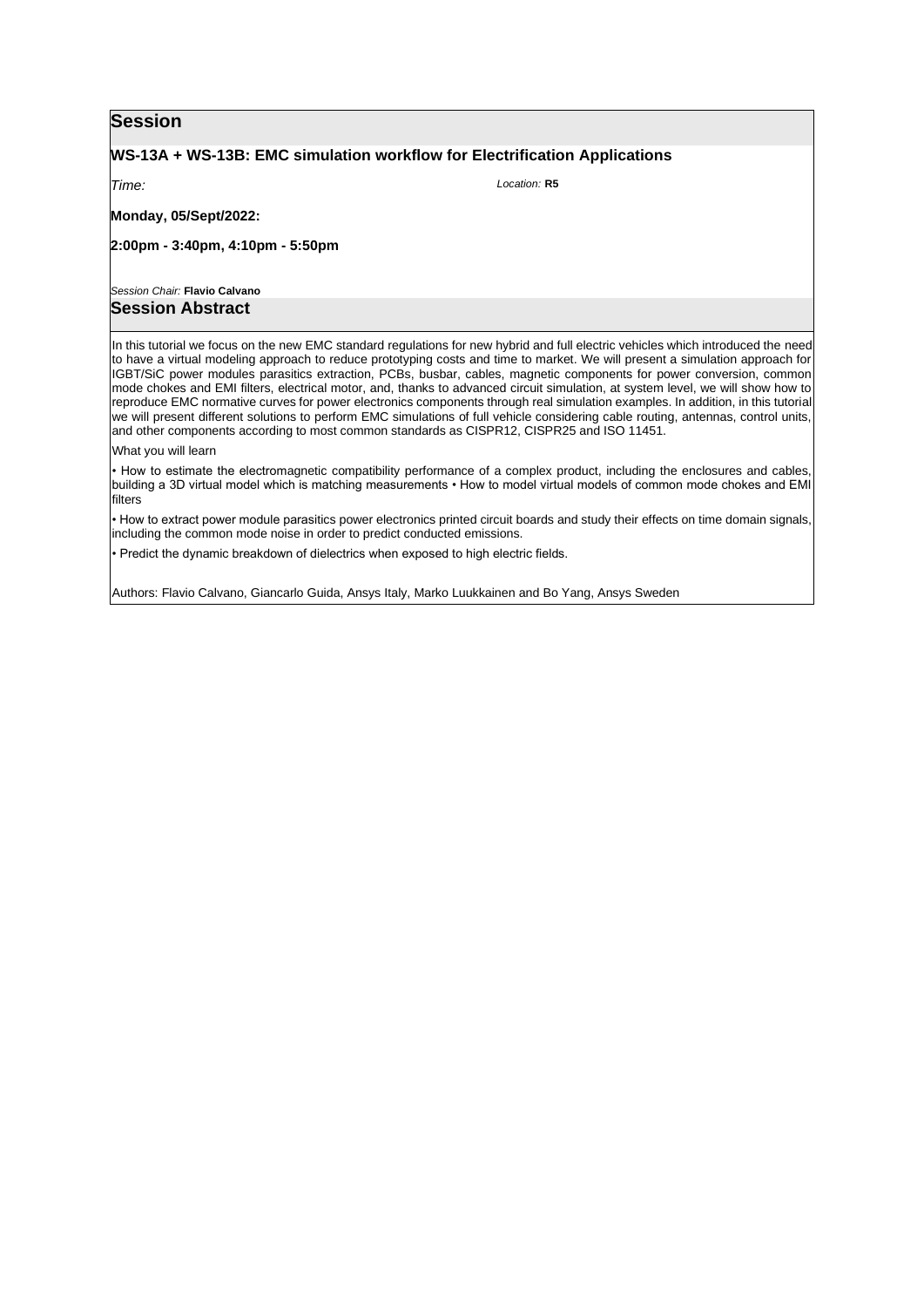## **WS-15A + WS-15B: Risk-based EMC implementation with examples**

*Time:* 

**Monday, 05/Sept/2022:** 

**2:00pm - 3:40pm, 4:10pm - 5:50pm**

*Session Chair:* **Nandun Senevirathna**

### **Session Abstract**

The recent European Blue Guide [1] (regarding the implementation of EU product rules) has stipulated a risk-based approach (rather than the conventional, rule-based approach) mandatory for the EMC compliance of any new piece of electronic equipment with applicable EU Directives – including the LVD and the EMCD [2], [3].

Many manufacturers in the industry as well as the users of electronic systems may not be familiarized with this novel risk-based EMC approach to the full extent, as there is a lack of understanding and no clearly prescribed risk-assessment methodologies available yet. Particularly, the small and medium scale enterprises (SMEs), may need assistance to adapt to this major shift in approach.

In this workshop, we will present the EMC risk-based approach, emphasizing its contrast to the traditional rule-based EMC approach. We will focus on two examples of implementation of risk-based EMC approach in both military and medical contexts. The workshop will also address an example of systematic analysis of EMI Risks.

There is not only a need for formalization, but also for trained specialists having the capability to deal with the complexity of systems, and all the stakeholders (individuals and institutions) involved. We will introduce two large European networks, ETERNITY - European Training Network on Electromagnetic Risks in Medical Technology, and PETER - Pan-European Training, research and education network on Electromagnetic Risk management that are currently training 29 Early-Stage Researchers focusing on the development and implementation of risk-based EMC methodologies [4], [5].

• Risk-based EMC (military application example) – Frank Leferink

• Systematic Analysis of EMI Risks – Prof. Dr.-Ing. Frank Sabath

• EMC Risk-based Approach within Philips Medical Systems – Rob Kleihorst

• Presentation of the European Training Network PETER – Davy Pissoort

• Presentation of the European Training Network ETERNITY – Anne Roc'h

Hour 1:

• (20 minutes) – Risk-based EMC – Frank Leferink

• (Questions 10 min)

• (20 minutes) – Systematic Analysis of EMI Risks – Frank Sabath

• (Questions and discussions 10 min)

Hour 2

• (20 minutes) – Risk-based EMC Approach within Philips Medical Systems – Rob Kleihorst

 $\cdot$  (Questions 10 min)

• Discussions on the last 3 ppts (30 min)

Hour<sub>3</sub>

• (10 minutes) - Presentation of the European Training Network PETER (Pan-European Training Network on Electromagnetic Risks) – Davy Pissoort

• (Questions 5 min)

• (10 minutes) - Presentation of the European Training Network ETERNITY (European Training Network on Electromagnetic Risks in

Medical Technology) – Anne Roc'h

• (Questions 5 min)

*Location:* **R6**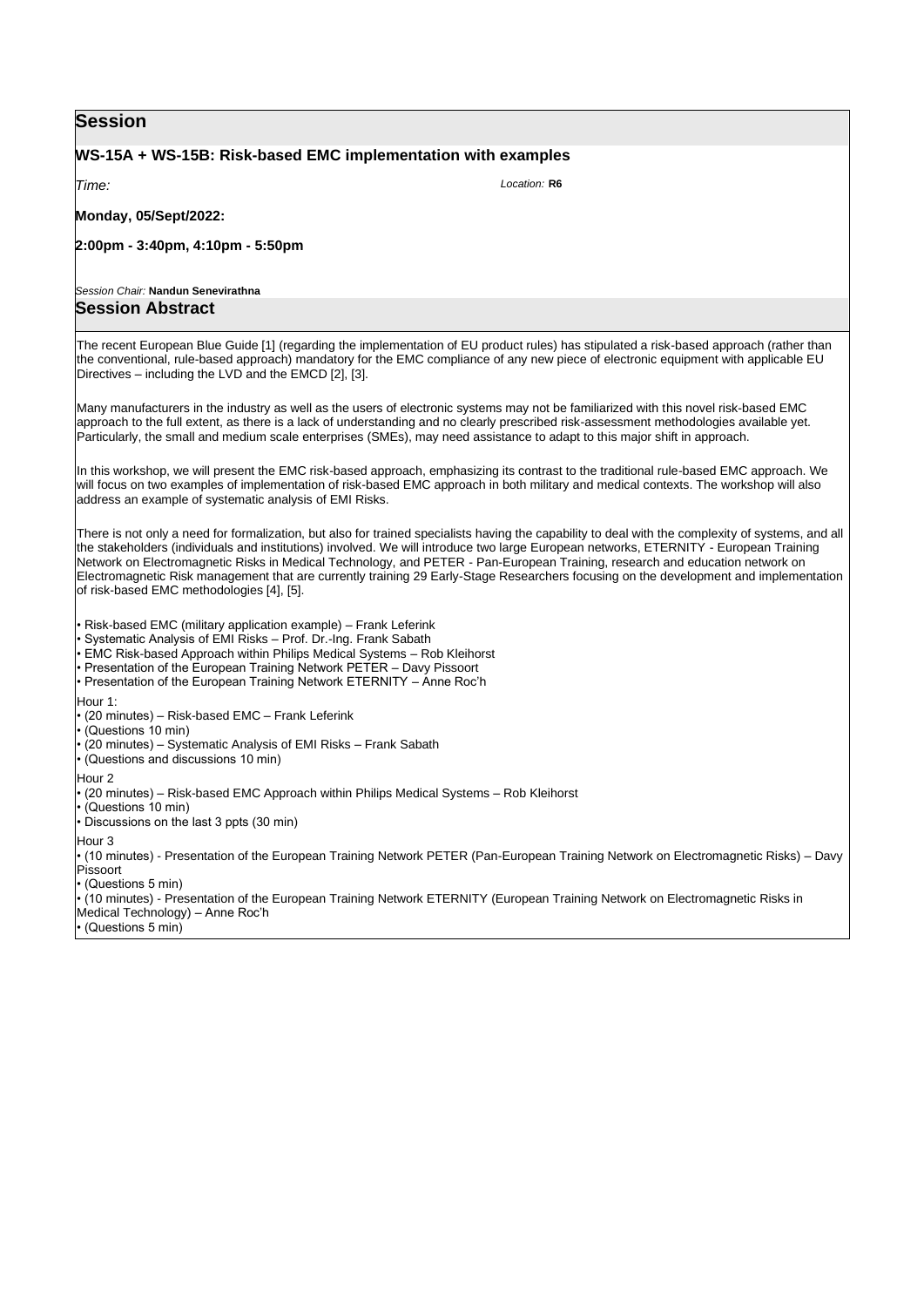#### **WS-03: EMC on humans**

*Time:* 

**Monday, 05/Sept/2022:** 

**4:10pm - 5:50pm**

*Session Chair:* **Jimmy Estenberg**

## **Session Abstract**

High exposure to electromagnetic fields is known to have adverse health effects on humans. Heating and nerve stimulation are well established effects and we know that foetuses and people with active or passive medical implants are considered to be extra sensitive to exposure and are therefore subject to stricter recommendations and exposure guidelines. But we also meet arising questions regarding oxidative stress and other exposure related biological effects found in recent research.

Risk assessment in this area is based on two questions; "Which exposure will cause adverse effects in humans?" and "Which levels are we actually exposed to?". The answers to these questions will guide us on how to perform a sound risk management: When do we need to limit exposure and how can it be done?

This workshop will deal with these questions and also give an overview of the guidelines from the International commission on non-ionizing radiation protection (ICNIRP), updated in 2020, as well as the European directive on the minimum health and safety requirements regarding the exposure of workers to the risks arising from electromagnetic fields. Another directive from the European Commission, relevant from this perspective, is the Radio equipment directive which states that radio equipment shall be constructed so as to ensure the protection of health and safety of persons and of domestic animals. What actions do we need to take to meet this requirement?

*Location:* **G1**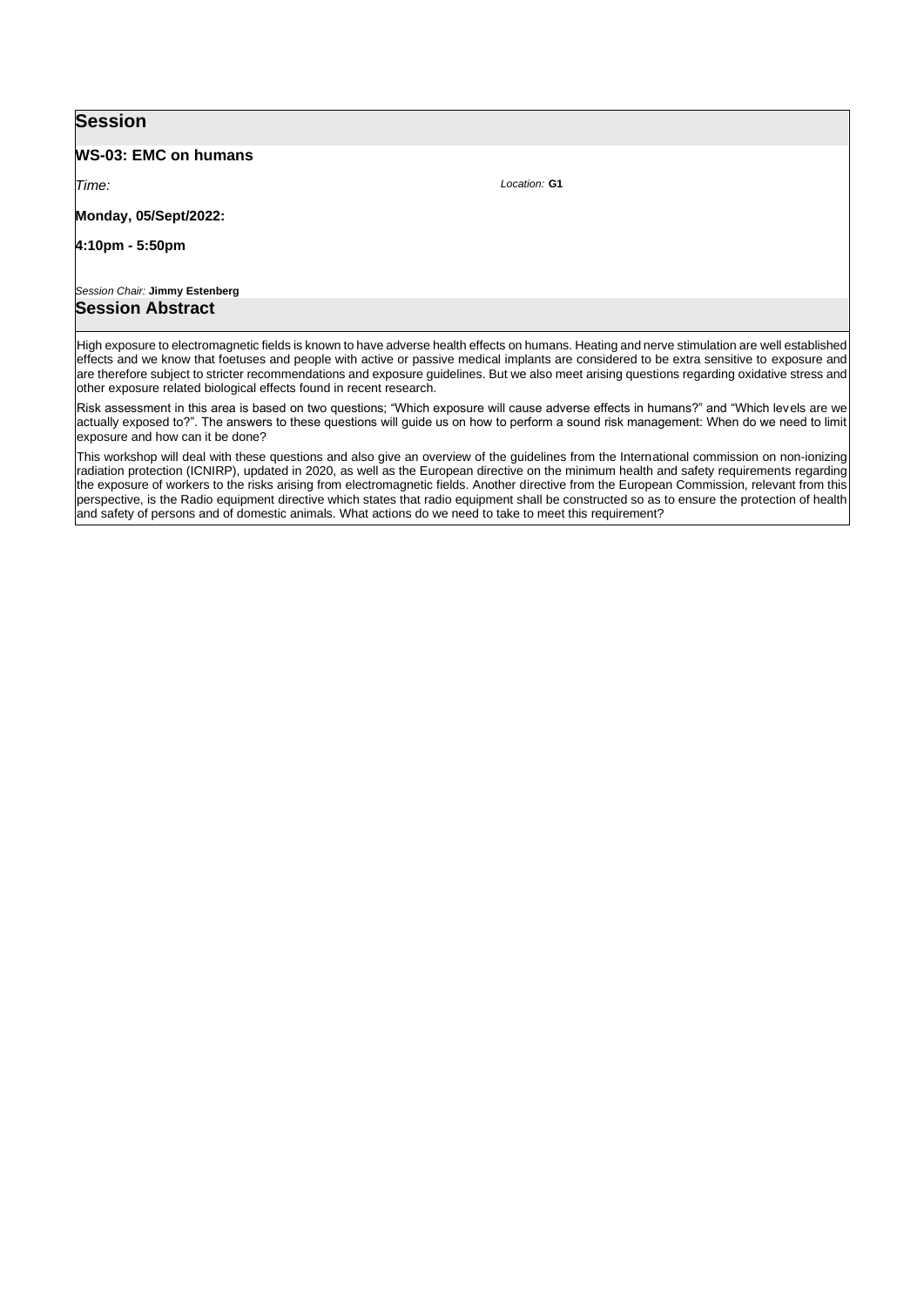| <b>Session</b>                                                                                                                                                                                                                                                                                                                                                                                                                                                                                                                                                                                                                                                                                   |  |  |  |  |  |  |  |
|--------------------------------------------------------------------------------------------------------------------------------------------------------------------------------------------------------------------------------------------------------------------------------------------------------------------------------------------------------------------------------------------------------------------------------------------------------------------------------------------------------------------------------------------------------------------------------------------------------------------------------------------------------------------------------------------------|--|--|--|--|--|--|--|
| <b>WS-05: Device Measurements in Reverberation Chambers</b>                                                                                                                                                                                                                                                                                                                                                                                                                                                                                                                                                                                                                                      |  |  |  |  |  |  |  |
| Location: G <sub>2</sub><br>Time:                                                                                                                                                                                                                                                                                                                                                                                                                                                                                                                                                                                                                                                                |  |  |  |  |  |  |  |
| Monday, 05/Sept/2022:                                                                                                                                                                                                                                                                                                                                                                                                                                                                                                                                                                                                                                                                            |  |  |  |  |  |  |  |
| 4:10pm - 5:50pm                                                                                                                                                                                                                                                                                                                                                                                                                                                                                                                                                                                                                                                                                  |  |  |  |  |  |  |  |
| Session Chair: Samar Hosseinzadegan                                                                                                                                                                                                                                                                                                                                                                                                                                                                                                                                                                                                                                                              |  |  |  |  |  |  |  |
| <b>Session Abstract</b>                                                                                                                                                                                                                                                                                                                                                                                                                                                                                                                                                                                                                                                                          |  |  |  |  |  |  |  |
| In this workshop we will cover various topics related to reverberation chamber test systems, including both theoretical and<br>practical aspects. In this session, we will provide an overview of reverberation chambers and discuss their fundamentals and<br>statistical properties. We will also compare this test facility with conventional anechoic chambers. In particular, we will focus on<br>the practical aspects of reverberation chambers and discuss how measurements are performed and what parameters are<br>measurable with this test facility. The workshop will conclude with a live demonstration of test measurements on-site or online,<br>depending on the circumstances. |  |  |  |  |  |  |  |
| 1. Basic Theory of Reverberation Chambers:<br>• Contrast to Anechoic Chamber Measurements<br>• Rich Isotropic Multipath (RIMP) Field<br>• Rayleigh and Exponential Distributions                                                                                                                                                                                                                                                                                                                                                                                                                                                                                                                 |  |  |  |  |  |  |  |
| 2. Performing Reference Measurements:<br>• The significance of Gref (average chamber loss)<br>• Properties of the reference antenna<br>• Practical Do-s and Don't-s<br>• Handling of cable losses<br>• Tradeoffs in settings<br>- Number of samples, speed, sample correlation, frequency stirring, and etc.                                                                                                                                                                                                                                                                                                                                                                                     |  |  |  |  |  |  |  |
| 3. Passive Measurements:<br>• Antenna Efficiency Measurements<br>- Reference antenna method<br>- Brief overview of the three-antenna method<br>• Diversity Gain Measurements<br>• Correlation measurements                                                                                                                                                                                                                                                                                                                                                                                                                                                                                       |  |  |  |  |  |  |  |
| 4. Active Measurements:<br>• TRP measurements<br>• TIS measurements<br>• Throughput measurements                                                                                                                                                                                                                                                                                                                                                                                                                                                                                                                                                                                                 |  |  |  |  |  |  |  |
| 5. Directive Measurements:<br>• Technical solutions that enable LoS measurements<br>• Antenna Pattern measurements<br>• Throughput measurements<br>$\cdot$ EIRP<br>• EIS                                                                                                                                                                                                                                                                                                                                                                                                                                                                                                                         |  |  |  |  |  |  |  |